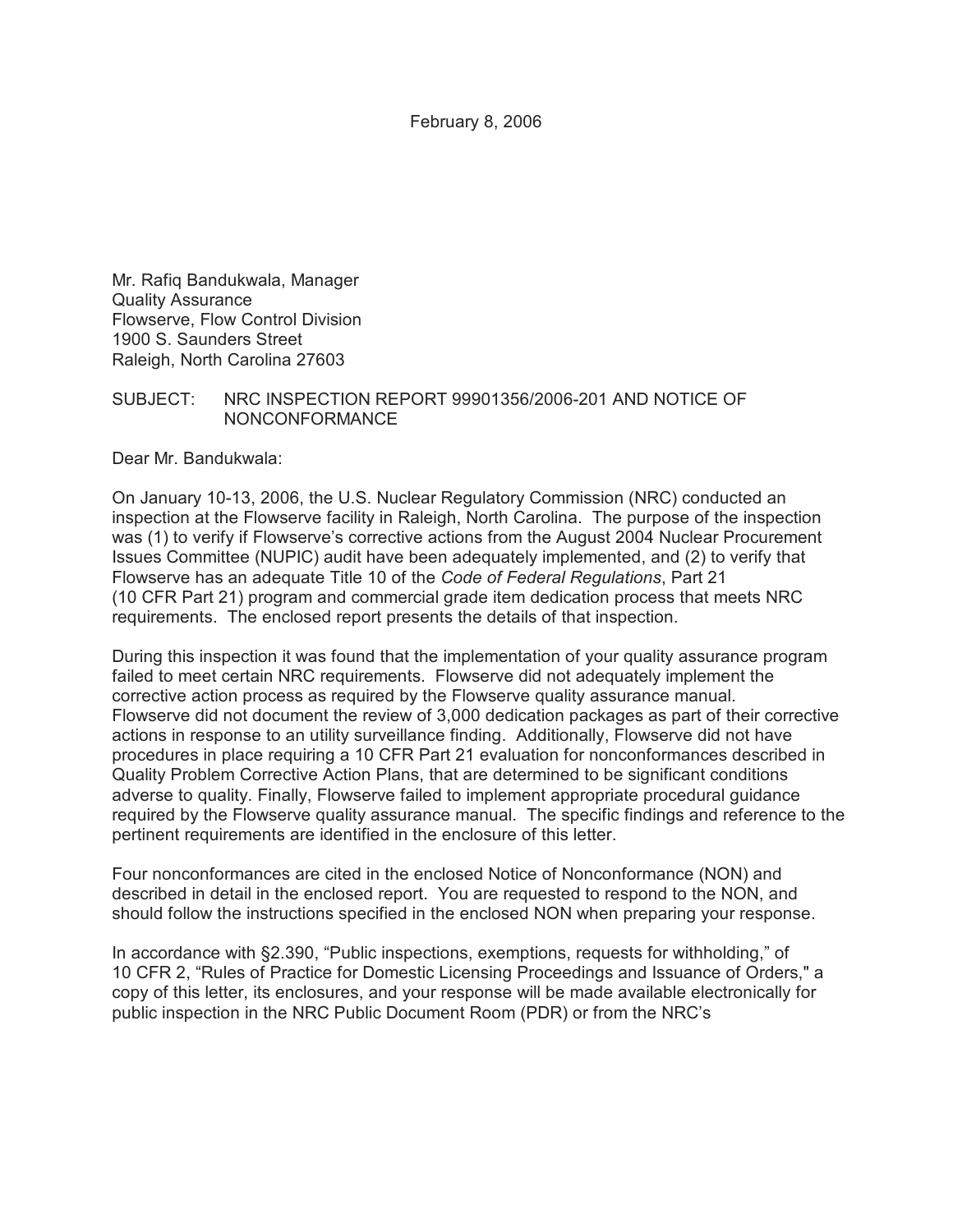document system (ADAMS), accessible from the NRC Web site at http://www.nrc.gov/reading-rm/adams.html. To the extent possible, your response should not include any personal privacy, proprietary, or safeguards information so that it can be made available to the Public without redaction.

Sincerely,

# */RA/*

Michael E. Mayfield, Director Division of Engineering Office of Nuclear Reactor Regulation

Enclosures:

- 1. Notice of Nonconformance
- 2. Inspection Report 99901356/2006-201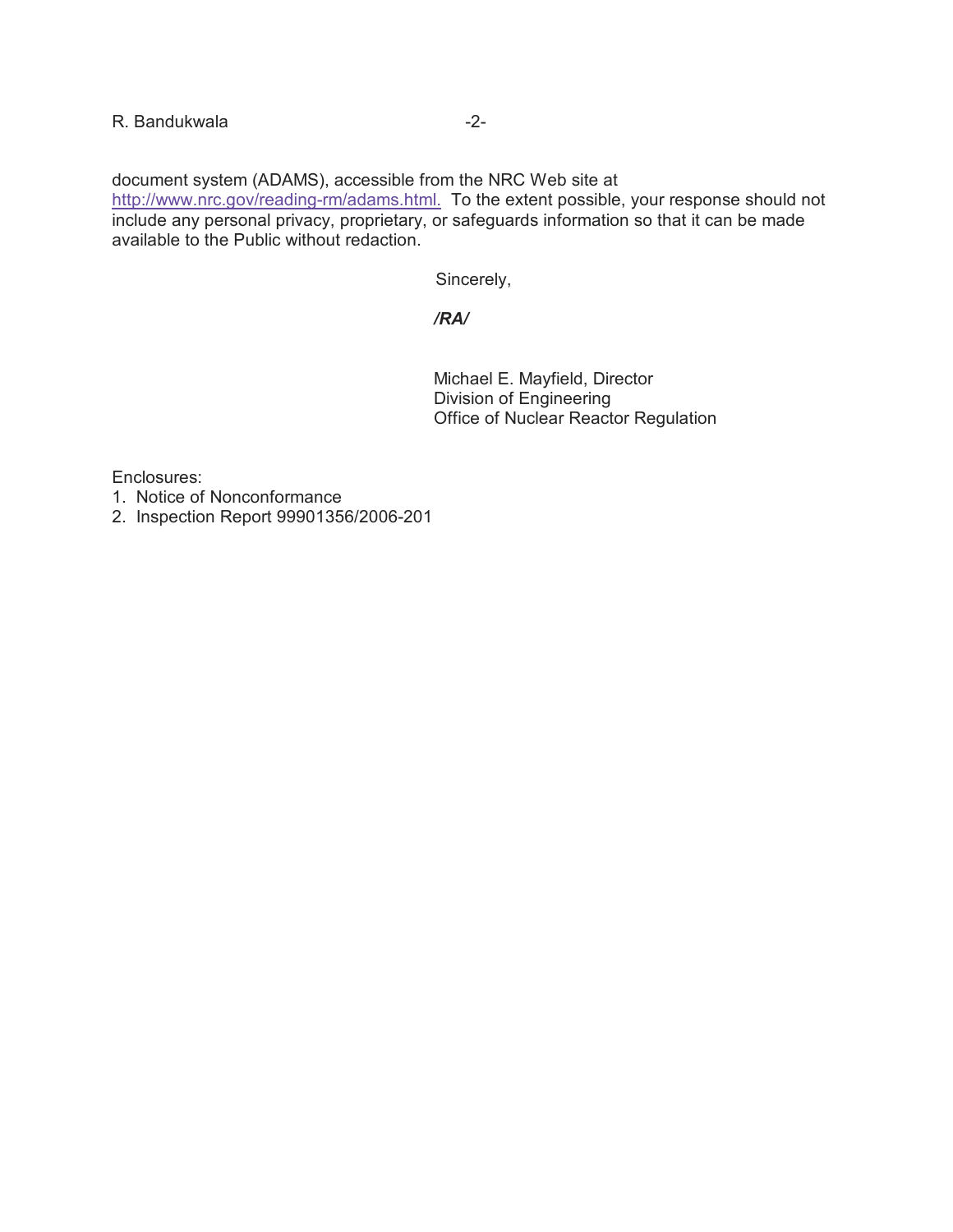document system (ADAMS), accessible from the NRC Web site at http://www.nrc.gov/reading-rm/adams.html. To the extent possible, your response should not include any personal privacy, proprietary, or safeguards information so that it can be made available to the Public without redaction.

Sincerely,

#### */RA/*

Michael E. Mayfield, Director Division of Engineering Office of Nuclear Reactor Regulation

Enclosures:

- 1. Notice of Nonconformance
- 2. Inspection Report 99901356/2006-201

DISTRIBUTION:

GImbro MMayfield **DFThatcher** NRC Docket File #99901356 BRogers (hard copy) **PFPrescott RPMcIntyre** KAKavanagh **MConcepcion BDavis** 

ADAMS Accession No.: ML060310185

| : Publicly Available |            | 9 Non-Publicly Available |                   | 9 Sensitive | Non-Sensitive |
|----------------------|------------|--------------------------|-------------------|-------------|---------------|
| <b>OFFICE</b>        | EQVA/DE    | EQVA/DE                  | <b>BC:EQVA/DE</b> | D:DE        |               |
| <b>II NAME</b>       | KKavanagh  | PPrescott                | <b>DThatcher</b>  | MMavfield   |               |
| <b>II DATE</b>       | 01/31/2006 | 02/03/2006               | 02/03/2006        | 02/08/2006  |               |

**OFFICIAL RECORD COPY**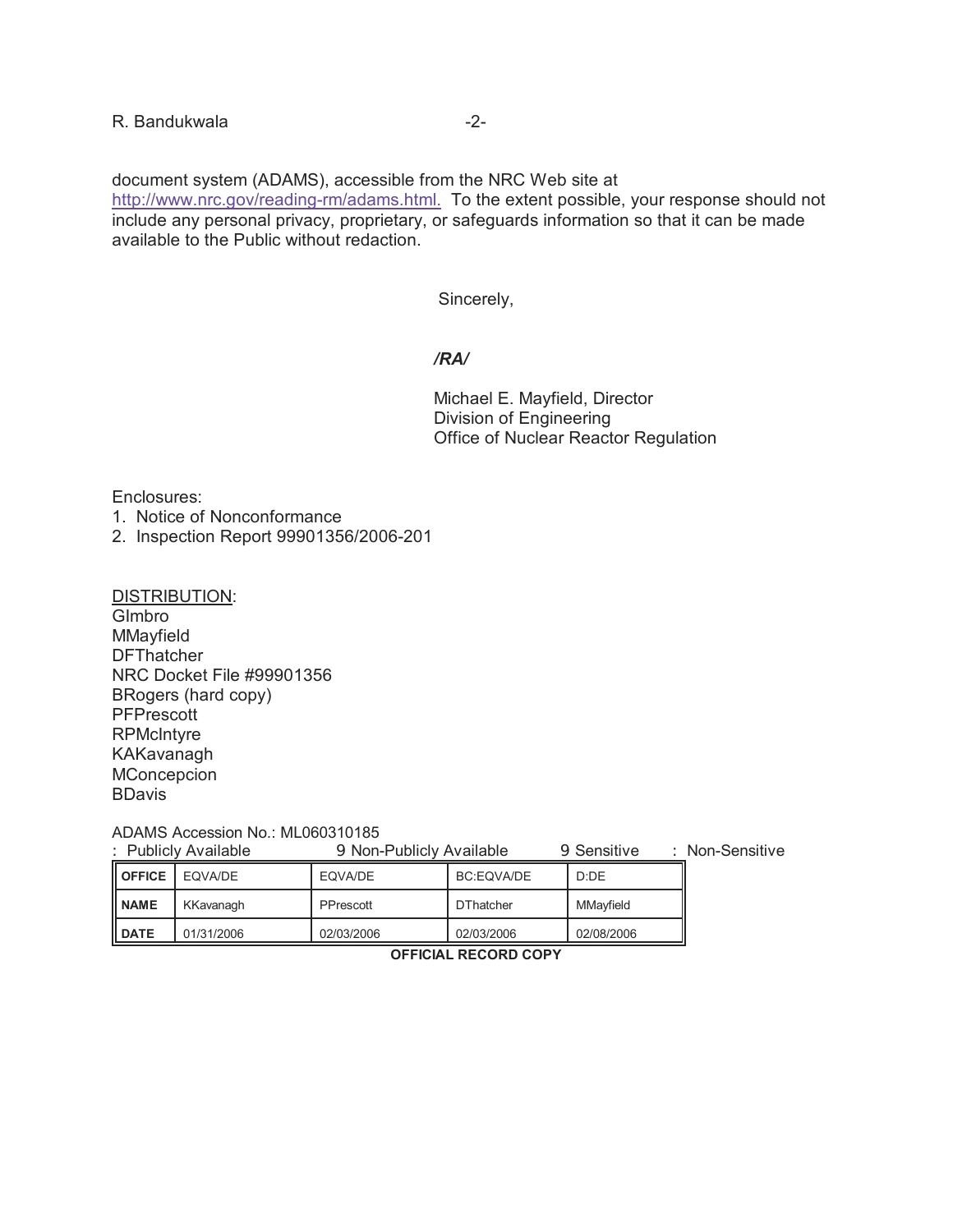### NOTICE OF NONCONFORMANCE

Flowserve Docket Number 99901356 Raleigh, North Carolina **Inspection Report Number 2006-201** 

Based on the results of a Nuclear Regulatory Commission (NRC) inspection conducted January 10-13, 2006, of activities performed at Flowserve Raleigh facility, it appears that certain activities were not conducted in accordance with NRC requirements.

1. Criterion XVI, "Corrective Action," of Appendix B to 10 CFR Part 50, states, in part, that measures shall be established to assure that conditions adverse to quality, such as failures, malfunctions, deficiencies, deviations, defective material and equipment, and nonconformances are promptly identified and corrected. The identification of the significant condition adverse to quality, the cause of the condition, and the corrective action taken shall be documented and reported to appropriate levels of management.

The Flowserve Quality Assurance Manual (QAM), "Quality Assurance Manual ASME Section III, Division 1, Classes 1, 2, and 3," Revision 32, dated January 15, 2005, describes, in part, the general requirements for the implementation of a corrective action system. Section 16.2.2 of the QAM states, in part, that identification of conditions adverse to quality, the cause of the conditions, the corrective action taken, and the date required to complete corrective action shall be documented on a Quality Problem Corrective Action Plan (QPCAP) form. Section 16.2.2 also requires that the Quality Assurance (QA) manager, or his designee, verifies the completed corrective actions taken within 15 days of the date specified for completion.

Plant Internal Operating Procedure (PIOP) 36-40-09-17, "Material Review Board Disposition for Defective Material, Including Corrective Action Control," dated April 6, 2005, requires that nonconformances caused by internal actions shall be documented on a QPCAP, including an evaluation of the root cause of the nonconformance and the proposed corrective action to preclude repetition, and the QPCAP returned to QA within 15 days. Section 3.2.2 requires that the proposed corrective action shall include a schedule for completion. Additionally, Section 3.2.4 requires that completion of the proposed corrective action be verified within 15 days of the proposed completion date.

Contrary to the above, Flowserve did not implement the corrective action process as required by the Flowserve quality assurance manual. For corrective action associated with a nonconformance caused by internal actions, Flowserve did not identify a date for completion of the proposed corrective action on any of the QPCAPs. As a result, there was no objective evidence that the QA manager or his designee completed their verification of the corrective action within 15 days of proposed completion date of the corrective action since the proposed completion date was not provided on the QPCAP. This issue has been identified as Nonconformance 99901356/2006-201-01.

2. Criterion XVI, "Corrective Action," of Appendix B to 10 CFR Part 50, states, in part, that measures shall be established to assure that conditions adverse to quality, such as failures, malfunctions, deficiencies, deviations, defective material and equipment, and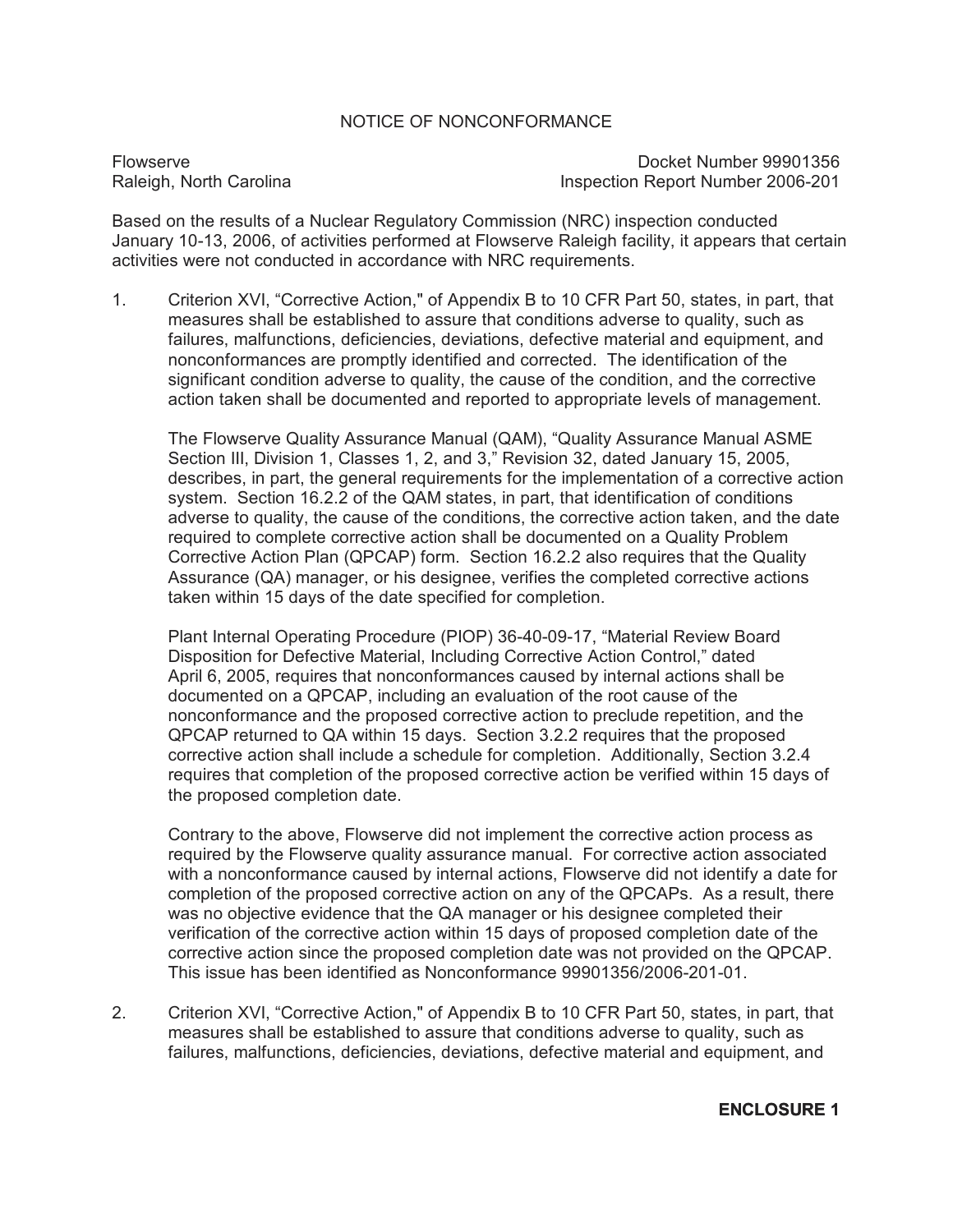nonconformances are promptly identified and corrected. The identification of the significant condition adverse to quality, the cause of the condition, and the corrective action taken shall be documented and reported to appropriate levels of management.

Flowserve QAM, Section 16.1.2, states, in part, that the identification of conditions adverse to quality, the cause of the condition, and the corrective action taken shall be documented.

PIOP 36-40-09-17, Section 3.2.2, requires that nonconformances caused by internal actions shall be documented on a QPCAP, including an evaluation of the root cause of the nonconformance and the proposed corrective action to preclude repetition.

Contrary to the above, Flowserve was not able to produce any documented objective evidence that over 3,000 dedication packages were reviewed for completeness and were verified for signatures on the dedication forms for completeness of dedication activities as part of their corrective actions in response to an utility surveillance finding. This issue has been identified as Nonconformance 99901356/2006-201-02.

3. Criterion V, "Instructions, Procedures, and Drawings," of Appendix B to 10 CFR Part 50, states, in part, that activities affecting quality shall be prescribed by documented instructions, procedures, or drawings, of a type appropriate to the circumstances and shall be accomplished in accordance with these instructions, procedures, or drawings.

Flowserve QAM, Section 16.2.2, states, in part, that the identification of conditions adverse to quality, the cause of the conditions, the corrective action taken, and the date required to complete corrective action shall be documented in a QPCAP by the individual assigned responsibility.

PIOP 36-40-03-06, "Methods for Reporting to NRC Defects Creating Substantial Safety Hazards," dated August 25, 2004, describes the methods for reporting to the NRC potential problems that could create substantial safety hazards in delivered valves, actuator control systems, and/or parts.

Contrary to the above, Flowserve corrective action process procedures did not identify when a 10 CFR Part 21.21 evaluation for reportability of significant conditions adverse to quality is required. This issue has been identified as Nonconformance 99901356/2006-201-03.

4. Criterion V, "Instructions, Procedures, and Drawings," of Appendix B to 10 CFR Part 50, states, in part, that activities affecting quality shall be prescribed by documented instructions, procedures, or drawings, of a type appropriate to the circumstances and shall be accomplished in accordance with these instructions, procedures, or drawings.

Flowserve QAM, Section 1.3.3, states, in part, that the Manufacturing Manager provide and implement indoctrination and training programs and maintain training records for those personnel under his supervision whose activities affect quality. Section 1.5.6 states that the Inside Sales and Applications Manager provide indoctrination and training programs and maintain training records for those personnel under his supervision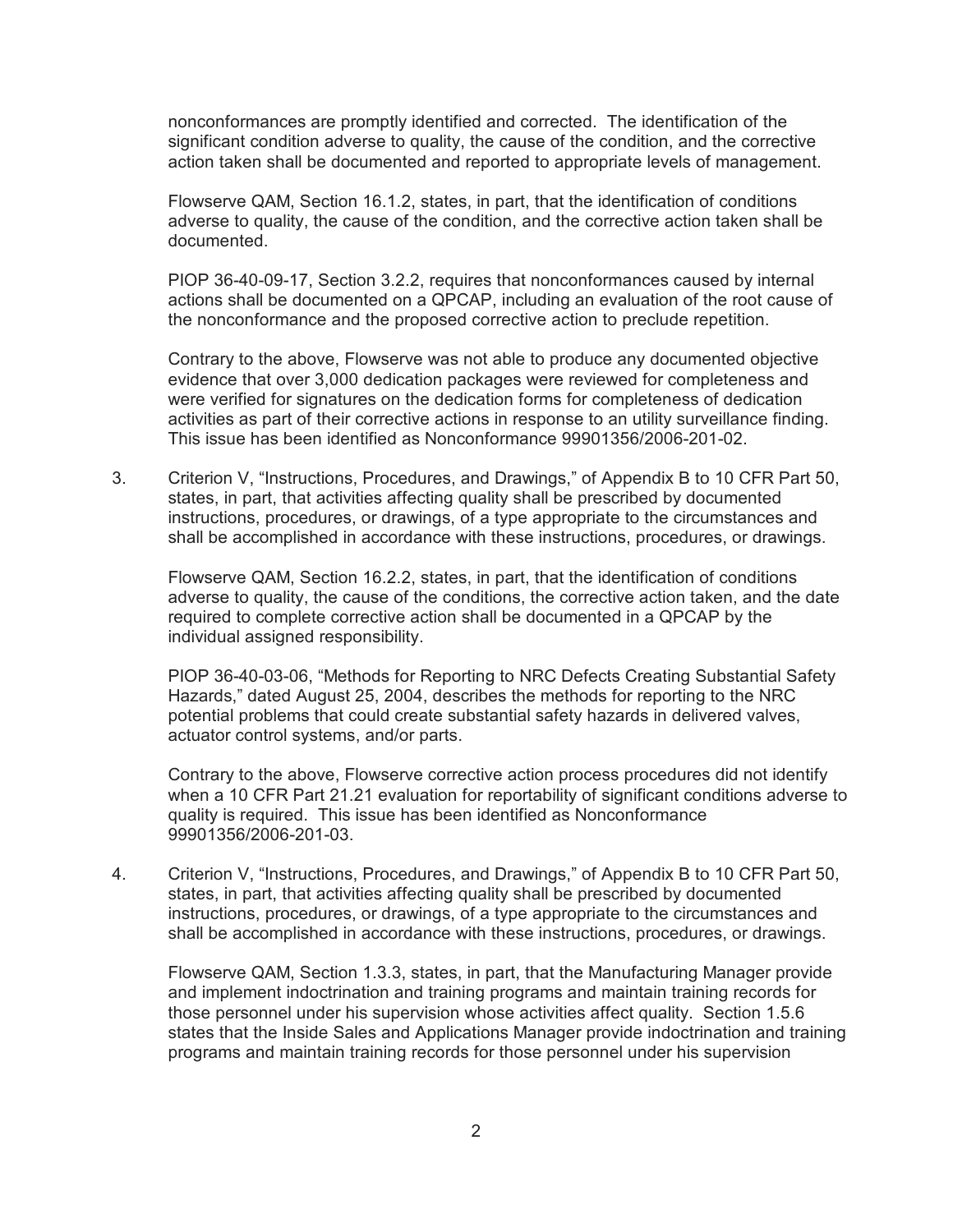whose activities affect quality. Section 7.2.9.1, states, in part, that the QA manager, or his designee, shall review for acceptance the procedures for conducting audits or surveys.

PIOP 36-41-01-18, "Procedures for Performance of Vendor Audits and Assessments," dated September 15, 2004, provides a high level discussion of the purpose of the audits, planning and coordination guidance, frequency of supplier audits, and the correction of any non-compliance identified in an audit report.

Contrary to the above, Flowserve failed to implement appropriate procedural guidance required by the Flowserve quality assurance manual. This is evidenced by the following examples:

1. Flowserve's Manufacturing Operations and Inside Sales and Applications personnel did not have a documented procedure to describe training requirements for those personnel performing activities affecting quality.

2. No procedural guidance existed for the conduct of commercial grade surveys.

These issues have been identified as Nonconformance 99901356/2006-201-04.

Please provide a written statement or explanation to the U.S. Nuclear Regulatory Commission, ATTN: Document Control Desk, Washington, D.C. 20555, with a copy to the Director, Division of Engineering, Office of Nuclear Reactor Regulation, within 30 days of the date of the letter transmitting this Notice of Nonconformance. This reply should be clearly marked as a "Reply to Notice of Nonconformance" and should include for each nonconformance: (1) the reason for the nonconformance, or if contested, the basis for disputing the nonconformance, (2) the corrective steps that have been taken and the results achieved, (3) the corrective steps that will be taken to avoid further noncompliances, and (4) the date when your corrective actions will be completed. Where good cause is shown, consideration will be given to extending the response time.

Because your response will be made available electronically for public inspection in the NRC Public Document Room or from the NRC's Agency-wide Documents Access and Management System (ADAMS), to the extent possible, it should not include any personal privacy, proprietary, or safeguards information so that it can be made available to the public without redaction. ADAMS is accessible from the NRC Web site at http://www.nrc.gov/reading-rm/adams.html. If personal privacy or proprietary information is necessary to provide an acceptable response, then please provide a bracketed copy of your response that identifies the information that should be protected and a redacted copy of your response that deletes such information. If you request withholding of such material, you must specifically identify the portions of your response that you seek to have withheld and provide in detail the bases for your claim of withholding (e.g., explain why the disclosure of information will create an unwarranted invasion of personal privacy or provide the information required by 10 CFR 2.390(b) to support a request for withholding confidential commercial or financial information). If safeguards information is necessary to provide an acceptable response, please provide the level of protection, described in 10 CFR 73.21.

Dated this  $8<sup>th</sup>$  day of February 2006.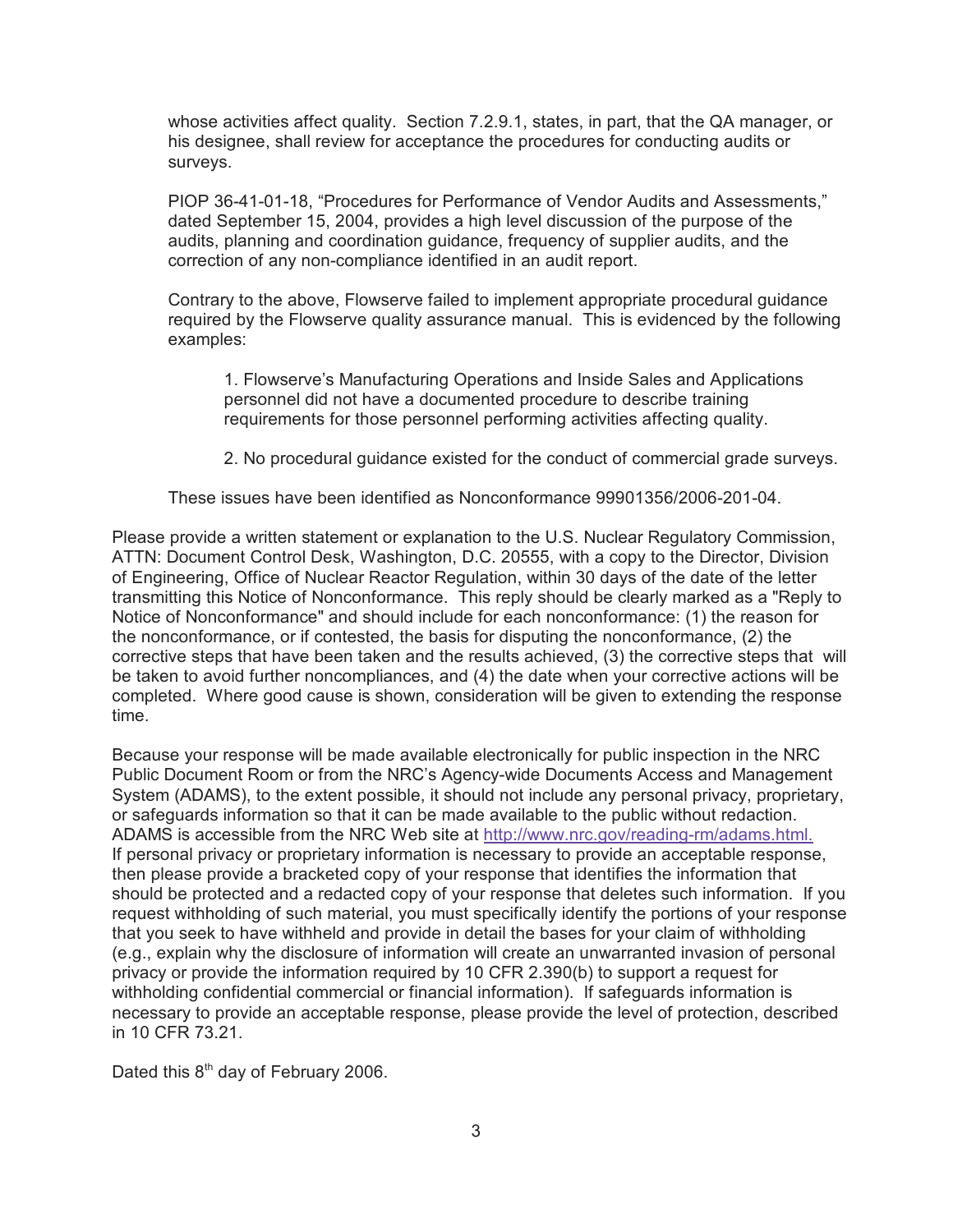# **U.S. NUCLEAR REGULATORY COMMISSION OFFICE OF NUCLEAR REACTOR REGULATION**

- Report No: 99901356/2006-201
- Organization: Flowserve, Flow Control Division 1900 S. Saunders Street Raleigh, NC 27603
- Vendor Contact: Mr. Rafiq Bandukwala Quality Assurance Manager (919) 831-3304
- Nuclear Industry: The Flowserve Raleigh facility is a major supplier of safety related valves and flow control devices to the nuclear industry. In addition, Flowserve Raleigh facility has a basic component and commercial grade dedication program in operation since the early 1970s for the nuclear industry.
- Inspection Dates: January 10 13, 2006

Inspectors: Paul F. Prescott, Lead Inspector, EQVA/DE/NRR Richard P. McIntyre, EQVA/DE/NRR Kerri A. Kavanagh, EQVA/DE/NRR Milton Concepcion, EQVA/DE/NRR

Approved by: Dale F. Thatcher, Chief Quality and Vendor Branch A Division of Engineering Office of Nuclear Reactor Regulation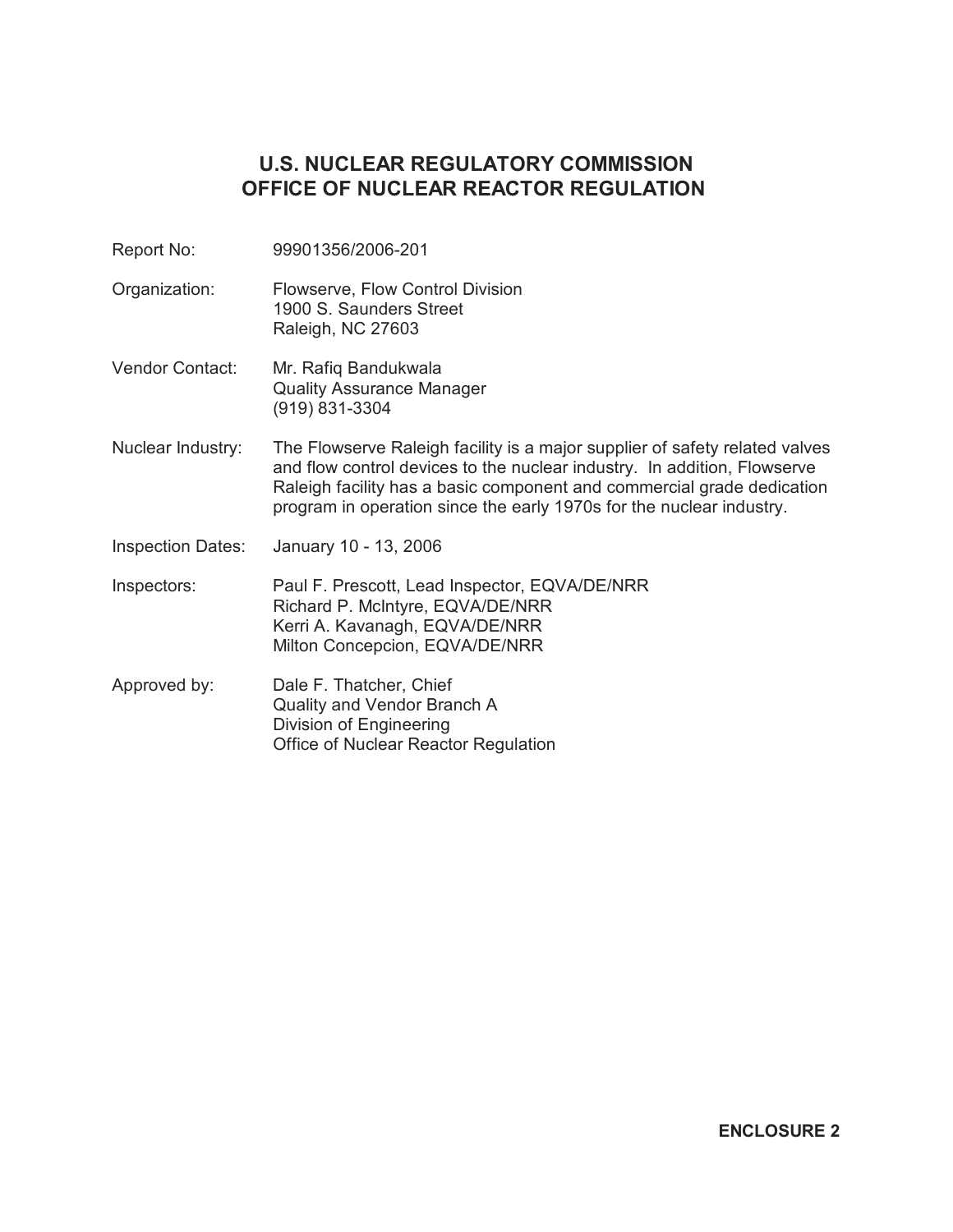### **1.0 INSPECTION SUMMARY**

The purpose of this inspection at Flowserve Raleigh was to verify if Flowserve's proposed corrective actions from the August 2004 Nuclear Procurement Issues Committee (NUPIC) joint utility quality assurance audit have been adequately implemented. Representatives of the U.S. Nuclear Regulatory Commission (NRC) staff observed the August 2004 NUPIC audit which identified 21 findings. Therefore, the NRC inspectors only reviewed documentation that was generated after the August 2004 NUPIC audit. The inspection also assessed whether Flowserve has an adequate 10 CFR Part 21 program and commercial grade dedication process that meets NRC requirements.

The inspection was conducted at Flowserve's facility in Raleigh, North Carolina. The inspection bases were:

- Appendix B, "Quality Assurance Criteria for Nuclear Power Plants and Fuel Reprocessing Plants," to 10 CFR Part 50, and
- 10 CFR Part 21, "Reporting of Defects and Noncompliance."
- 1.1 NONCONFORMANCES
- Nonconformance 99901356/2006-201-01 was identified and is discussed in Section 3.1 of this report.
- Nonconformance 99901356/2006-201-02 was identified and is discussed in Section 3.2 of this report.
- Nonconformance 99901356/2006-201-03 was identified and is discussed in Section 3.3 of this report.
- Nonconformance 99901356/2006-201-04 was identified and is discussed in Sections 3.4 and 3.5 of this report.
- 1.2 OBSERVATIONS
- Observation 99901356/2006-201-01 was identified and is discussed in Section 3.1 of this report.
- Observation 99901356/2006-201-02 was identified and is discussed in Section 3.1 of this report.
- Observation 99901356/2006-201-03 was identified and is discussed in Section 3.1 of this report.
- Observation 99901356/2006-201-04 was identified and is discussed in Section 3.2 of this report.
- Observation 99901356/2006-201-05 was identified and is discussed in Section 3.4 of this report.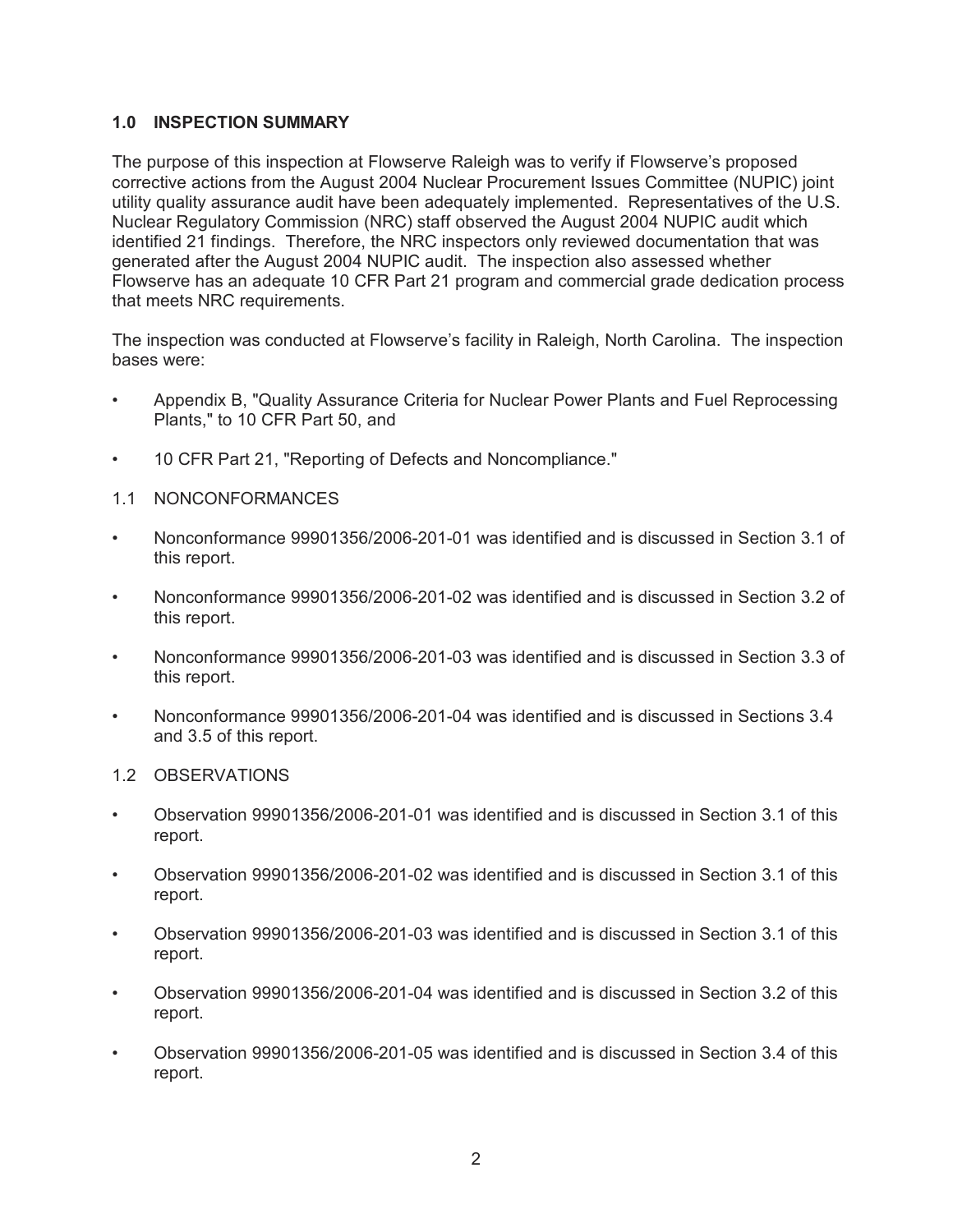# **2.0 STATUS OF PREVIOUS INSPECTION FINDINGS**

No previous NRC inspections findings were reviewed during this inspection.

# **3.0 INSPECTION FINDINGS AND OTHER COMMENTS**

# 3.1 CORRECTIVE ACTION PROCESS

### a. Inspection Scope

The NRC inspectors reviewed the implementation of the Flowserve corrective action process. Specifically, the NRC inspectors reviewed the procedures governing the implementation of the Flowserve corrective action process, and reviewed the current status of corrective actions associated with the August 2004 NUPIC audit and the corrective actions identified since the August 2004 NUPIC audit.

### b. Observations and Findings

# b.1 Corrective Action System

The NRC inspectors reviewed the Flowserve procedures governing the corrective action process to assure those guidelines provided an adequate description of the process and implementation requirements consistent with the requirements of Appendix B to 10 CFR Part 50, Criterion XVI, "Corrective Actions."

The Flowserve Quality Assurance Manual (QAM), "Quality Assurance Manual ASME Section III, Division 1, Classes 1, 2, and 3," Revision 32, dated January 15, 2005, describes, in part, the general requirements for the implementation of a corrective action system. Procedures and practices are established which provide assurance that conditions adverse to quality are promptly identified, documented, and corrected or otherwise handled in accordance with established procedures. Section 16.1.2 of the QAM requires that reject tickets be analyzed quarterly to detect recurring types of quality problems and that customer complaints be reviewed for significant trends.

Flowserve has three Plant Internal Operating Procedures (PIOPs) which govern the corrective action system. These three PIOPs, discussed below, document the corrective action process for (1) nonconformances of material and quality record errors, (2) customer complaints, and (3) internal audits. The NRC inspectors discussed these PIOPs with the responsible Quality Assurance (QA) supervisor who confirmed that the three PIOPs and the associated corrective actions are currently independent of each other and closure of the associated corrective actions are tracked separately. A trend analysis report is generated quarterly to analyze reject tickets, bill of material errors, complaint reports, and internal audit findings for adverse trends. The NRC inspectors reviewed the trend analysis report dated December 1, 2005, and did not identify any issues. However, the NRC inspectors concluded that Flowserve's corrective action process would be more efficient and effective if the corrective action plans were tracked under one process instead of three. This is identified as observation 99901356/2006-201-01.

The August 2004 NUPIC audit identified that Flowserve was not documenting or completing adequate corrective action to prevent recurrence. In response to the NUPIC finding, Flowserve revised their corrective action program to clarify the process of identifying the root cause and corrective action to prevent recurrence. The revised process also includes a review by QA to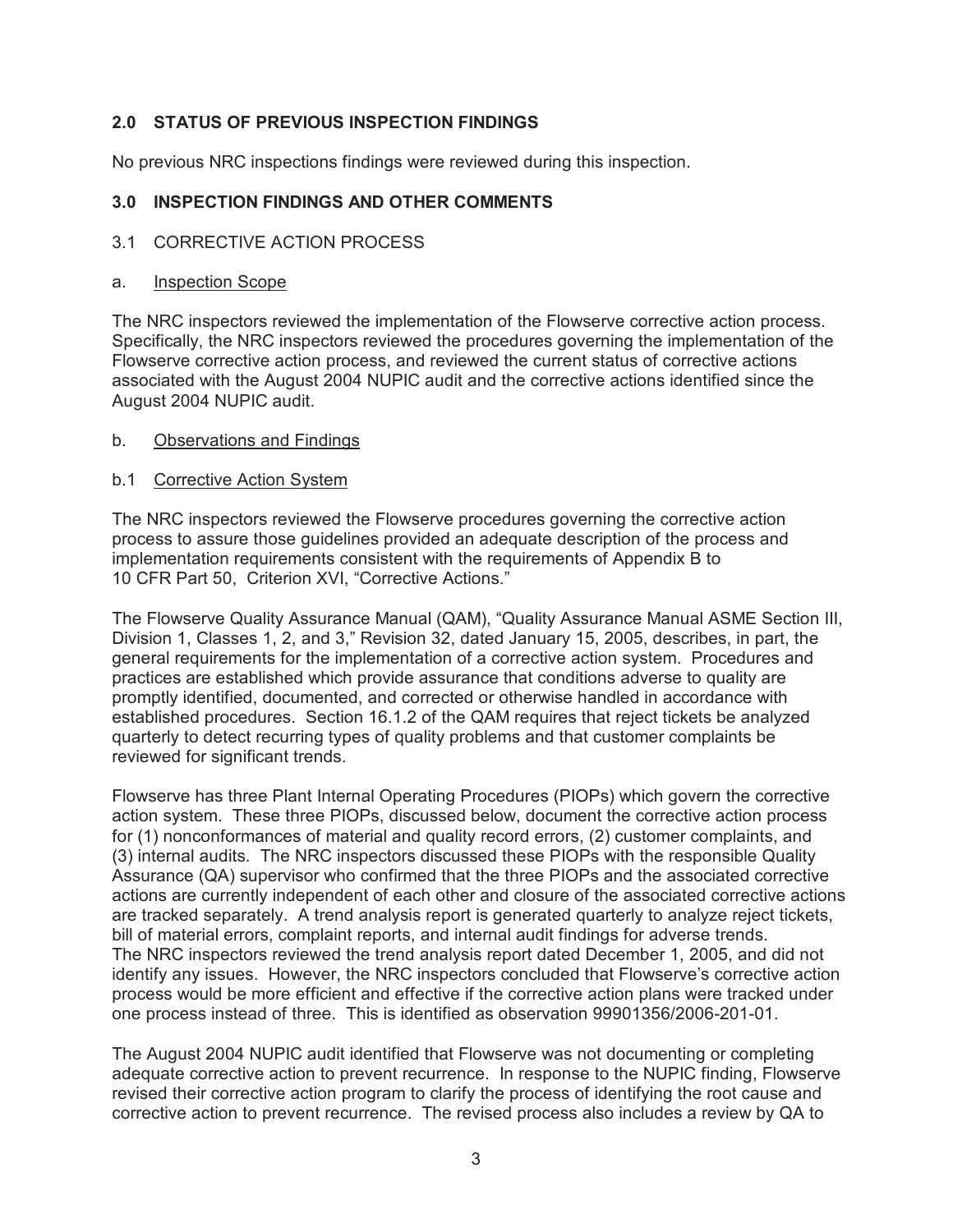assure that the corrective action has been adequately completed. Flowserve also implemented a new system to track Quality Problem-Corrective Action Plan (QPCAP) forms. The Quality Program Corrective Action Log, with a first entry dated October 22, 2004, had 139 QPCAPs documented at the time of the NRC inspection. The NRC inspectors reviewed 25 of the 139 QPCAPs and verified that QPCAPs were consistent with the corrective actions implemented in response to the August 2004 NUPIC audit. The NRC inspectors discussed Flowserve's corrective actions associated with the August 2004 NUPIC audit with the responsible QA supervisor who stated that only 7 of the 21 NUPIC findings were captured into the existing QPCAP log prior to October 2004. The responsible QA supervisor also confirmed that the current practice was to track findings identified by customer surveillances, NUPIC audits, NRC inspections, and customer inspections in the QPCAP. This practice is not documented in procedures. The NRC inspectors concluded that this practice was appropriate but it should be documented in the appropriate procedures. This is identified as observation 99901356/2006-201-02.

# b.2. Material Review Board Disposition and Corrective Action

The Flowserve QAM requires corrective action followup and closeout to assure that corrective action commitments are implemented. Section 16.2.2 of the QAM states, in part, that identification of conditions adverse to quality, the cause of the conditions, the corrective action taken, and the date required to complete corrective action shall be documented on a QPCAP form. Section 16.2.2 also requires that the QA manager, or his designee, verifies completed corrective actions taken within 15 days of the date specified for completion.

PIOP 36-40-09-17, "Material Review Board Disposition for Defective Material, Including Corrective Action Control," dated April 6, 2005, states, in part, that the purpose of the corrective action program is to analyze possible causes for the occurrence of defective material or quality record errors and issue directives to department heads to determine root causes and implement actions to prevent recurrence. Specifically, Section 3.2.2 requires that nonconformances caused by internal actions shall be documented on a QPCAP, including an evaluation of the root cause of the nonconformance and the proposed corrective action to preclude repetition, and the QPCAP returned to QA within 15 days. Section 3.2.2 also requires that the proposed corrective action shall include a schedule for completion. Additionally, Section 3.2.4 requires that completion of the proposed corrective action be verified within 15 days of the proposed completion date.

The NRC inspectors reviewed all of the QPCAPs generated since October 2004. Based on the documentation, the NRC inspectors determined that some of the QPCAPs were not returned to QA within the 15-day procedural requirement. In addition, the NRC inspectors were not able to identify a date for completion of the proposed corrective action on any of the QPCAPs. The NRC inspectors verified that the closed QPCAPs were reviewed by the QA manager or his designee. However, the NRC inspectors were unable to conclude that the QA manager or his designee completed their verification of the corrective action within 15 days of the proposed completion date of the corrective action since the proposed completion date was not provided on the QPCAP. This issue has been identified as Nonconformance 99901356/2006-201-01.

### b.3 Customer Complaints

PIOP 36-40-26-07, "Complaint Report Procedure," dated January 15, 1991, defines areas of responsibility and describes specific actions to be taken when a Complaint Report is received at Edward Valves, Inc. (Flowserve). Section 3.0 requires that the assigned reviewer be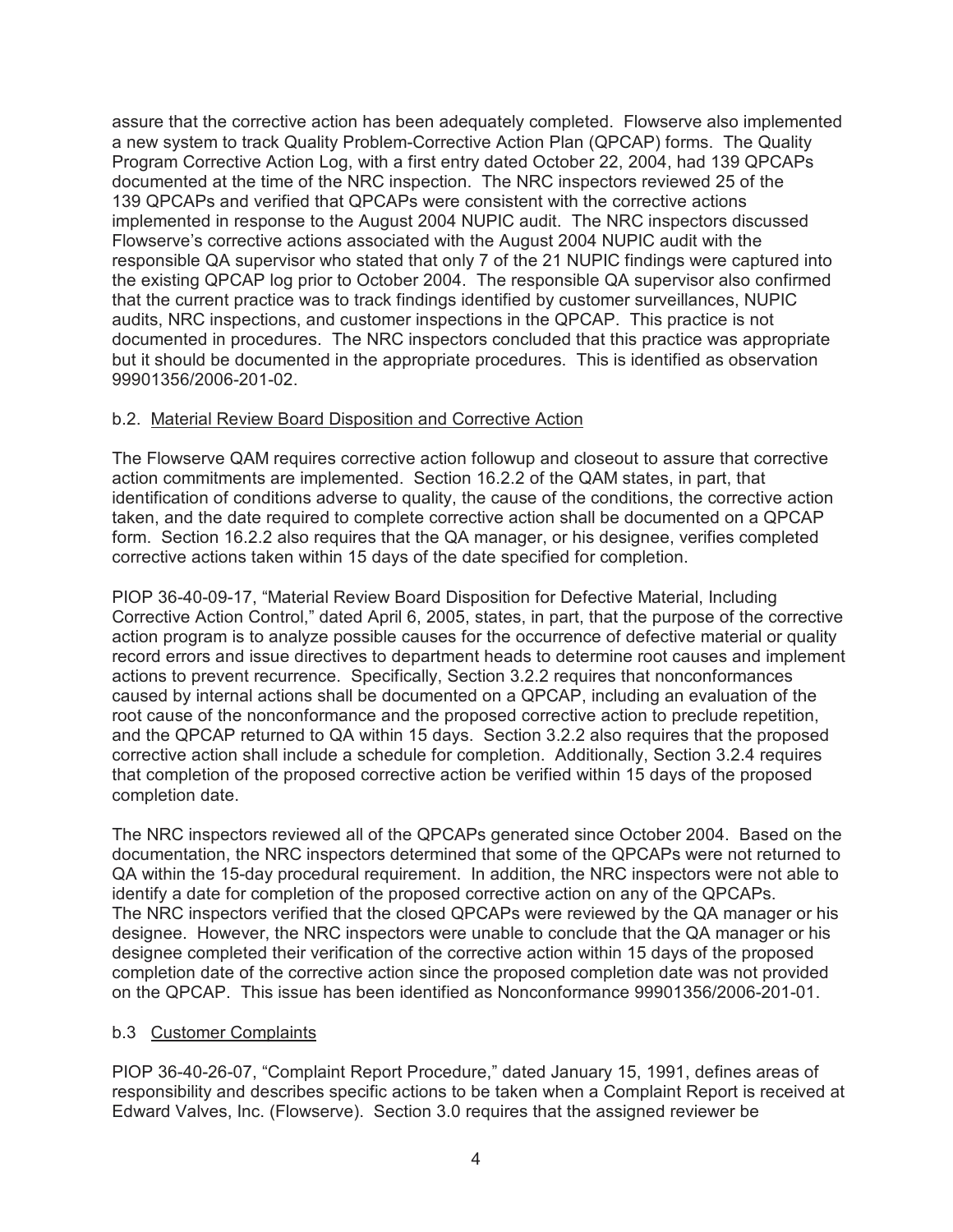responsible for investigating the problem and developing a response addressing all aspects of the problem, probable cause, and conclusion. Section 6.0 also requires that a Complaint Engineering Report (CER) be used to respond to all complaint reports.

The NRC inspectors reviewed 14 complaint report files for complaints received during 2005 from both nuclear and non nuclear customers. Approximately 150 complaint reports were received in 2005. The NRC inspectors verified that each complaint report file had a complete CER. Of the 14 complaint files that were reviewed, representatives from QA engineering identified 4 complaint reports in which a QPCAP was generated to address the probable cause of the customer complaint. Of the remaining 10 complaint report files reviewed, the NRC inspectors determined that QPCAPs should have been generated for 7 complaint files since the CERs concluded that the probable causes for the complaints were attention to detail and failure to follow procedures. The NRC inspectors noted that PIOP 36-40-26-07 does not have a requirement to generate QPCAPs to address probable causes of customer complaints. The NRC inspectors concluded that the practice of generating a QPCAP to address probable causes of customer complaints was appropriate but should be documented in the appropriate procedures. This is identified as observation 99901356/2006-201-03.

### b.4 Internal Audits

PIOP 36-40-23-13, "Quality Assurance Internal Audit and Corrective Action," dated December 2, 2004 requires that an internal auditor document deficiencies on a Quality Audit Report (QAR) and that the deficiencies be brought to the attention of the responsible Staff Head. The Staff Head is responsible for investigating any deficiencies, formulating measures to prevent recurrence, and developing and implementing all required corrective actions.

The NRC inspectors reviewed the internal quality audit reports from the three internal audits: (1) procurement process, (2) final documentation process/ shipping process, and design control process, and (3) manufacturing, record storage, and nonconforming material / corrective action processes, that were performed by Flowserve in 2005. The three internal audits identified 28 findings. All corrective actions associated with the findings had been closed as denoted on the associated QARs. The NRC inspectors did not identify any issues with the internal audit reports and associated QARs.

### c. Conclusions

The NRC inspectors determined that the Flowserve corrective action system requirements were described in the Flowserve procedures, and were consistent with the requirements of Appendix B to 10 CFR Part 50, Criterion XVI. However, the NRC inspectors identified multiple examples where QPCAPs for corrective actions associated with a nonconformance caused by internal actions were not implemented in accordance with the Flowserve procedures. This issue has been identified as Nonconformance 99901356/2006-201-01.

The NRC inspectors concluded that Flowserve's corrective action process would be more efficient and effective if the corrective action plans were tracked under one process instead of three. This is identified as observation 99901356/2006-201-01. In addition, the NRC inspectors identified two observations related to current practices that are not documented in procedures. These are identified as observations 99901356/2006-201-02 and 99901356/2006-201-03.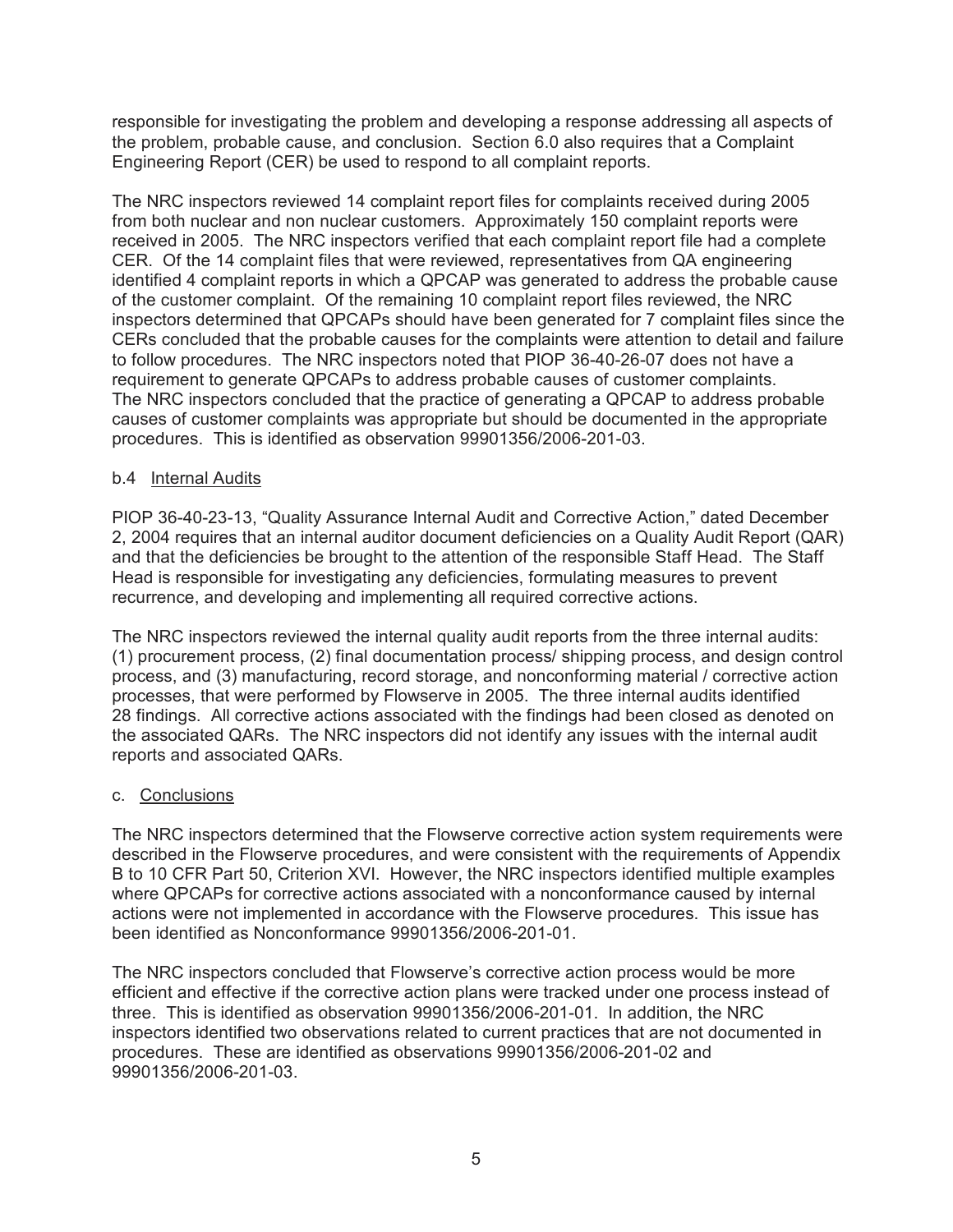### 3.2 COMMERCIAL DEDICATION PROCESS

#### a. Inspection Scope

The NRC inspectors reviewed the Flowserve quality assurance manual commitments and the implementation process for commercial grade dedication activities. Specifically, the NRC inspectors reviewed the procedures and Standard Operating Instructions (SOIs) which govern the implementation of commercial grade dedication inspection and testing activities. The NRC inspectors also reviewed the Flowserve documented corrective actions for three audit findings related to commercial grade dedication identified during the August 2004 NUPIC audit. Finally, the NRC inspectors reviewed several Flowserve dedications of commercial grade items.

#### b. Observations and Findings

#### b.1 Commercial Dedication Process

Flowserve QAM, Section 7.6, generally outlines and describes the process for the use of commercial grade items in the design of valves and further states, in part, that the detailed requirements of the commercial grade item dedication subsystem are contained in a Plant Internal Operating Procedure.

PIOP 36-41-09-06," Dedication of Commercial Grade Items," dated July 20, 2005, describes the program where commercial grade items, as defined in 10 CFR Part 21, are "dedicated" as basic components and become suitable for use under the provisions of Appendix B to 10 CFR Part 50. It further states, in part, that the program is patterned after EPRI-NP-5652 guidelines as outlined in the Final report of March 1988.

SOI 70-39-07, "Dedication of Commercial Grade Components to 10 CFR Part 21," dated July 28, 2005, states that the purpose of the procedure is to provide guidelines for determining critical attributes that must be verified when dedicating commercial parts as basic components under 10 CFR Part 21. SOI 70-39-07 stipulates that the Manager of Engineering or his designee has the responsibility to specify the critical attributes and method(s) of verification for a specific part that is to be dedicated under this procedure. It also states that the dedication process is intended to verify that the critical attributes of the part conforms with the applicable engineering specifications. The process generally involves verification of the part dimensions and verification of material composition and is considered part of the design control process.

During the August 2004 NUPIC audit, three findings were identified for failure to perform effective dedications of commercial grade items. This included varying examples of inadequate safety classification of parts, incomplete identification of critical attributes, and incomplete verification of critical attributes. The NRC inspectors reviewed the Flowserve corrective actions and verified closure of the three findings by both Flowserve and the follow-up NUPIC audits and/or surveillances conducted between October 2004 and February 2005.

In response to the NUPIC audit findings and surveillances, Flowserve implemented upgrades and enhancements to the dedication process, including procedure revisions to clarify certain dedication verification activities, revisions to the existing 10 CFR Part 21 Dedication Form, and documenting and implementing the RAL-7487, "Raleigh Material Code Index For 10 CFR Part 21 Commercial Grade Dedication." This document specifies the critical attributes and verification methods for the material specifications that are regularly referenced and used on the 10 CFR Part 21 Dedication Form.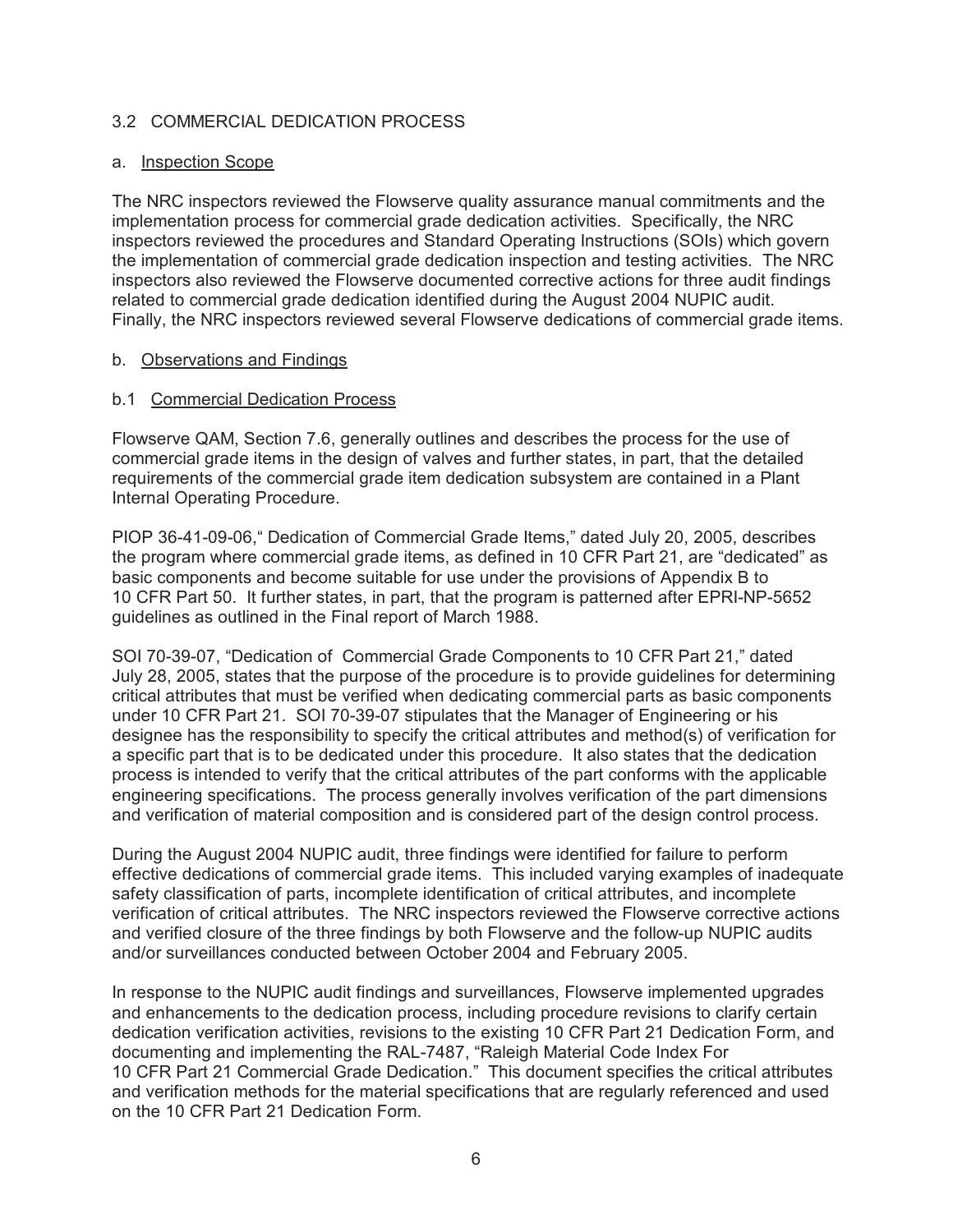### b.2 Corrective Actions Associated With Commercial Grade Dedication

Flowserve QAM, Section 16.1.2, states, in part, that the identification of conditions adverse to quality, the cause of the condition, and the corrective action taken shall be documented.

PIOP 36-40-09-17, Section 3.2.2, requires that nonconformances caused by internal actions shall be documented on a QPCAP, including an evaluation of the root cause of the nonconformance and the proposed corrective action to preclude repetition.

As part the review of the August 2004 NUPIC audit findings on commercial grade dedication, the NRC inspectors reviewed a sample of the QPCAP documents. The NRC inspectors identified QPCAP-56 and QPCAP-57, dated May 18 and 25, 2005, respectively, as being corrective actions associated with commercial grade dedication. QPCAPs-56 and -57 were written to address a Nuclear Management Company (NMC) surveillance finding as documented in their Supplier Finding Report 2005-0133-01, dated May 19, 2005. The two part finding related to an incomplete verification of the critical characteristics identified on the Technical Evaluation Worksheet for Safety Related Items (commonly referred to as a PDF by Flowserve) for the dedication of an air check valve. The 10 CFR Part 21 Dedication of Commercial Grade Items form identified the appropriate PDF00062 form, however, the Technical Evaluation Worksheet did not reference the appropriate PDF00062 number on the Technical Evaluation Worksheet. In addition, all the selected critical characteristics identified on the Technical Evaluation Worksheet for verification did not include objective evidence that the required testing (hydrostatic shell and seat tightness) had been performed. The testing was ultimately performed with successful results. Flowserve addressed the failure to include the PDF number on the Technical Evaluation Worksheet form under QPCAP-56. QPCAP-57 was written to address the second part of the NMC finding related to the generic aspect as to whether other examples existed where the dedication was signed off by the inspector indicating that the testing (verification) operations were completed, but, the testing activity had not been performed.

The NRC inspectors inquired as to how this issue in QPCAP-57 was addressed and noted that in a November 22, 2005, letter to NMC that over 3,000 dedication packages were reviewed for completeness and were verified for signatures on the dedications form for completeness of dedication activities. However, when requested by the NRC inspectors, Flowserve was not able to produce any documented objective evidence that this quality activity to support corrective actions associated with QPCAP-57 was actually performed. This issue has been identified as Nonconformance 99901356/2006-201-02.

To follow up this issue the NRC inspector interviewed the Flowserve inspector who had lead responsibility for the review of 3,000 dedication packages. The Flowserve inspector stated that he looked at the dedication forms to verify the following:

- material verification section was complete
- dimensional verification section was complete
- appropriate sampling lot was entered
- inspector signature was entered on bottom
- PDF number was entered on the 10 CFR Part 21 Dedication of Commercial Grade Items Dedication form
- PDF number was entered Technical Evaluation Worksheet form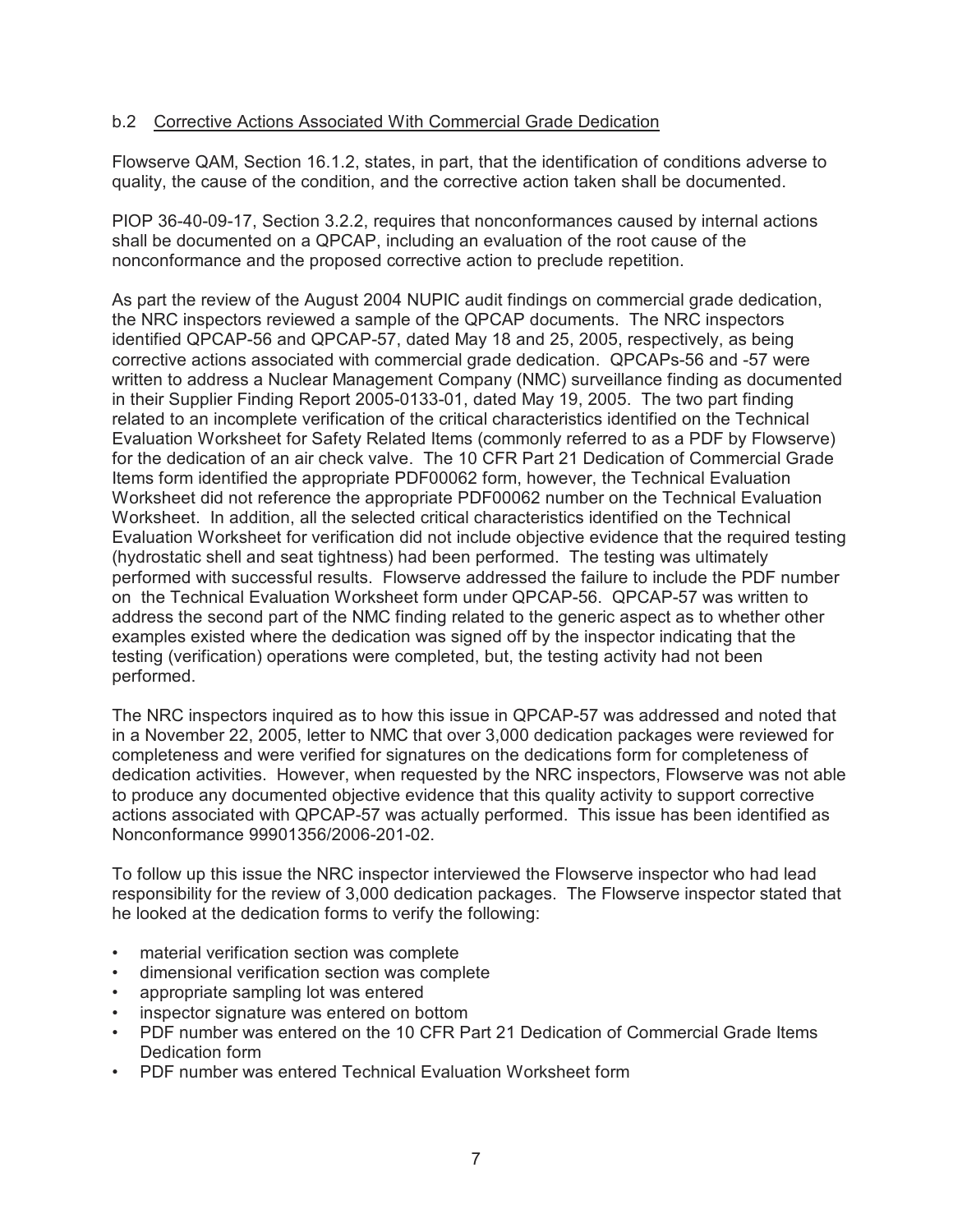The Flowserve inspector also stated that he reviewed the attached PDF documents to verify that all required tests per the PDF had been completed through verification of the inspector initials/signature and date on the PDF. The Flowserve inspector further stated that he did find examples where the above types of information was missing on the documents. He further described some specific issues that he recalled were identified during the review concerning missing or incorrect information on the dedication sheet and/or PDF:

- dimensional inspection as found conditions were not documented for each piece of a the sample lot that was inspected
- incorrect part number
- missing engineer initials and date
- missing Raleigh Material Code (RMC) number
- PDF tests not initialed but tests were completed per method specification
- PDFs without engineering signatures
- missing PDF numbers
- accumulator kit dedication issues
	- incorrect part numbers on PDF
	- incorrect drawing numbers on PDF

Based on the type of issues identified during the Flowserve review of the 3,000 dedications packages, the NRC inspectors determined that these items should have been entered into the Flowserve corrective action program and would have been extremely useful in trending and ultimately improving the overall commercial grade item dedication process through the lessons learned, the identification of additional corrective actions and the determination of what additional training was needed to correct the problems and adequately implement the dedication process requirements. This is identified as observation 99901356/2006-201-04.

#### b.3 Dedication of Commercial Grade Items

The NRC inspectors reviewed a recent sample of dedicated items/components selected from different lists within the Flowserve system to identify a varied sample of dedicated components/items. The NRC inspectors selected from a list based on item part numbers for different components, from a Index of PDF files (items with accompanying Technical Evaluation Worksheets) and from the RAL-7487, "Raleigh Material Code Index for 10 CFR Part 21 Commercial Grade Dedication" document.

The NRC inspectors reviewed the following documentation, as applicable, associated with the dedicated items: the licensee purchase order; the Engineering Quality Assurance Plan (QAP) Input form; Material Substitutions; the Technical Evaluation Worksheet (identified with PDF numbers); the Method Specification for testing requirements, the 10 CFR Part 21 Dedication of Commercial Grade Items form, various certification documents received from the vendors (Certificate of Compliance, CMTR - Certified Material Test Report, various Test Certificate) and the commercial grade survey report for Method 2 dedications.

The NRC inspectors reviewed dedication packages for the following items:

- swing check valve disc nut and hinge pin valve shaft
- air check valve **•** bearing race
- 3" Valtek Maxflo plug valve teflon valve seat
- 
- 
- 
- 
- 316 SS hex jam nut  $\cdot$   $\frac{1}{4}$  hydraulic relief valve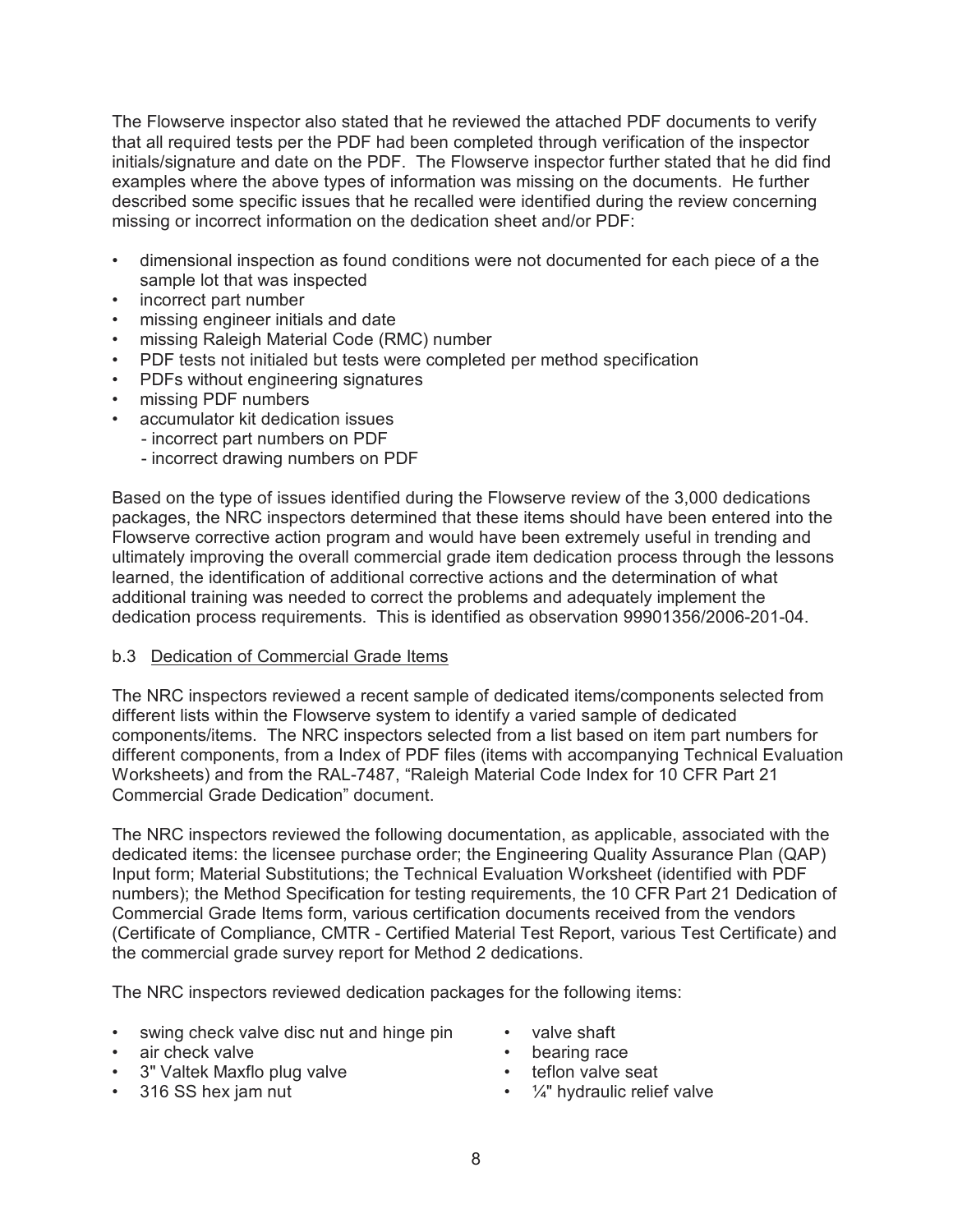- 
- check valve assembly **•** solenoid valve
- Boston gear ½" pneumatic air check valve
	-

c. Conclusions

The NRC inspectors determined through review of dedication packages for various items that Flowserve is generally implementing a commercial grade dedication process in compliance with regulatory and industry guidance and Flowserve quality program requirements documented in their QAM and implemented through various PIOPs, SOIs, and other implementing documents. However, a Nonconformance 99901356/2006-201-02 as described above was identified during this part of the inspection for failure to provide documented objective evidence for review and corrective actions taken as part of QPCAP-57.

Additionally, the type of issues identified during the Flowserve review of the 3,000 dedications packages should have been entered into the Flowserve corrective action program and would have been extremely useful in trending and ultimately improving the overall commercial grade item dedication process through the lessons learned, the identification of additional corrective actions and the determination of what additional training was needed to correct the problems and adequately implement the dedication process requirements. This is identified as observation 99901356/2006-201-04.

# 3.3 10 CFR PART 21 PROGRAM

# a. Inspection Scope

The NRC inspectors reviewed the Flowserve policies and procedures governing the Part 21 program to assure those guidelines provided adequate description of the process and implementation requirements described in 10 CFR Part 21, "Reporting of Defects and Noncompliances."

### b. Observations and Findings

Flowserve QAM, Section 2.1.6, states, in part, that the Flowserve - Raleigh quality assurance program incorporates the requirements of 10 CFR Part 21, as it affects the products Flowserve manufactures. Section 2.1.6 further states, in part, that particulars relative to this document are posted in the facility and are included in plant documents when applicable.

Flowserve QAM, Section 16.2.2, states, in part, that the identification of conditions adverse to quality, the cause of the conditions, the corrective action taken, and the date required to complete corrective action shall be documented in a QPCAP by the individual assigned responsibility.

PIOP 36-40-03-06, "Methods for Reporting to NRC Defects Creating Substantial Safety Hazards," dated August 25, 2004, describes the methods for reporting to the NRC potential problems that could create substantial safety hazards in delivered valves, actuator control systems, and/or parts. Specifically, PIOP 36-40-03-06 outlines responsibilities of each department to identify customer orders and purchase orders for critical components where Part 21 is invoked; including posting, notification, and record retention requirements.

PIOP 36-40-09-17, Section 3.2.2, requires that nonconformances caused by internal actions shall be documented on a QPCAP.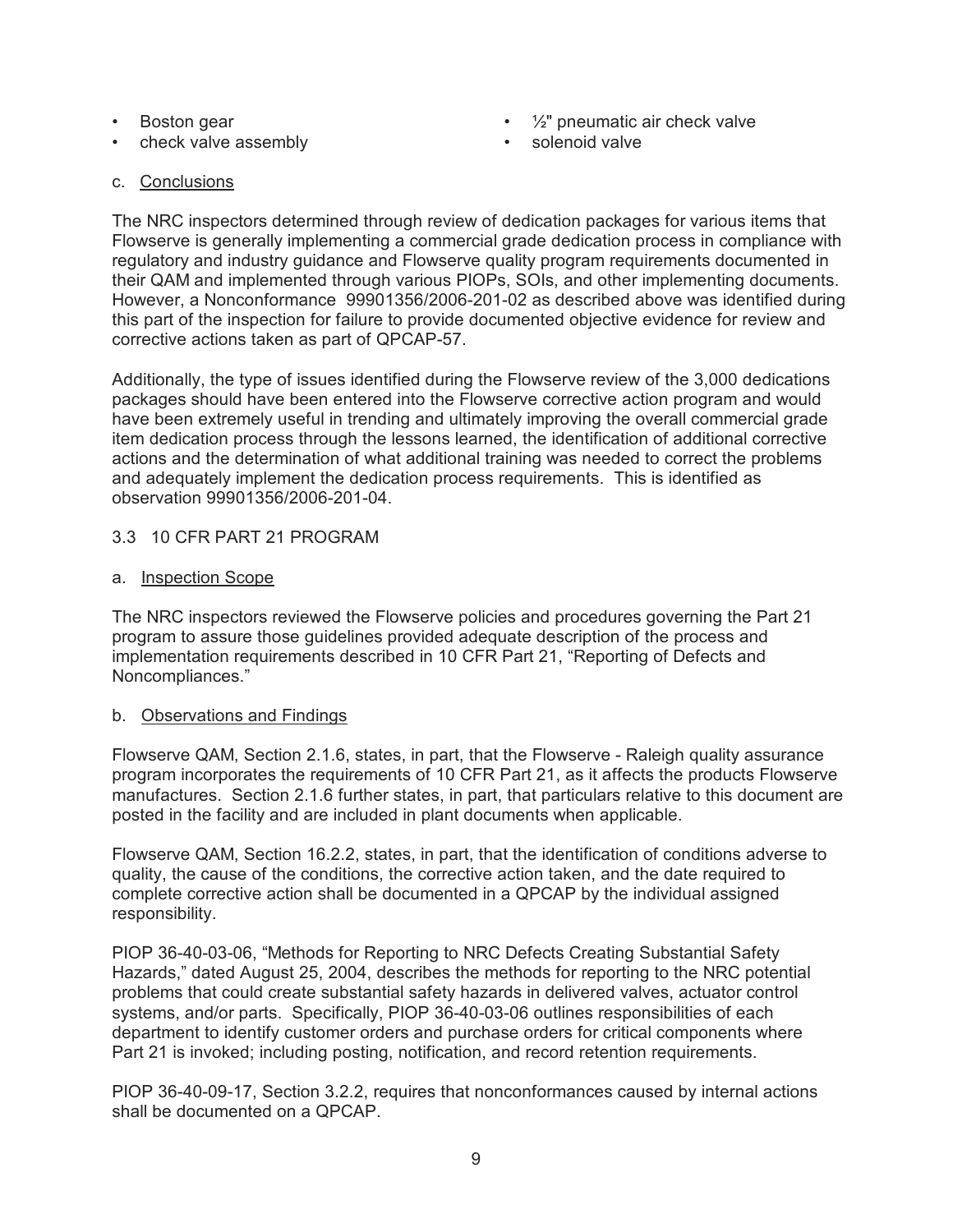The NRC inspectors reviewed the quality assurance program, implementing procedures, and policy guidelines governing Flowserve's Part 21 program to verify that the guidance was consistent with the requirements described in 10 CFR Part 21. The NRC inspectors verified that the Flowserve process adequately outlined the requirements for identification, evaluation, and reporting of significant conditions adverse to quality. The NRC inspectors verified postings of the Part 21 regulations, sampled safety deviation reports, 10 CFR Part 21 Evaluation Committee Summary Sheets, and procurement documents. The NRC inspectors found them to be in accordance with the provisions of the regulation.

The NRC inspectors discussed Flowserve's Part 21 program with the QA manager and inquired as to how a nonconformance identified as a condition adverse to quality on a QPCAP would be evaluated under the Part 21 program. The NRC inspectors determined that the Flowserve corrective action process procedures did not identify when a 10 CFR Part 21.21 evaluation for reportability of significant conditions adverse to quality is required. This issue has been identified as Nonconformance 99901356/2006-201-03.

At the time of the exit meeting, the Flowserve QA manager had taken steps to revise the QPCAP procedure to require a review as to whether a Part 21 evaluation was required.

# c. Conclusions

The NRC inspectors determined that Flowserve's Part 21 program was consistent with the requirements of 10 CFR Part 21. However, the NRC inspectors concluded that Flowserve did not have a mechanism in place to determine if a significant condition adverse to quality captured in the QPCAP warranted a Part 21 evaluation. Specifically, the inspectors determined that PIOP 36-40-03-06 and PIOP 36-40.09.17 did not explicitly provide guidance to determine if a significant condition adverse to quality identified in the QPCAP warranted a Part 21 evaluation. This issue has been identified as Nonconformance 99901356/2006-201-03.

# 3.4 TRAINING AND QUALIFICATION OF PERSONNEL

### a. Inspection Scope

The NRC inspectors reviewed the implementation of the Flowserve personnel training and qualification process. Specifically, the NRC inspectors verified that the Flowserve personnel training and qualification process was consistent with the requirements of 10 CFR Part 50, Appendix B, Criterion II, "Quality Assurance Program."

### b. Observations and Findings

### b.1 Qualification and Training of Auditors Performing QA Internal Audits

Flowserve QAM, Section 2.1.4, states, in part, that personnel performing activities affecting quality shall receive adequate indoctrination and training to assure that suitable proficiency in their area of activity is achieved and maintained. Section 2.4.5 provides the requirements for training and indoctrination of auditors and lead auditors. Specifically, Section 2.4.5, states that audit personnel shall be trained and certified in accordance with a PIOP. Personnel selected for quality assurance auditing assignments shall have experience or training (formal and on-the-job) commensurate with the scope, complexity, or special nature of the activities to be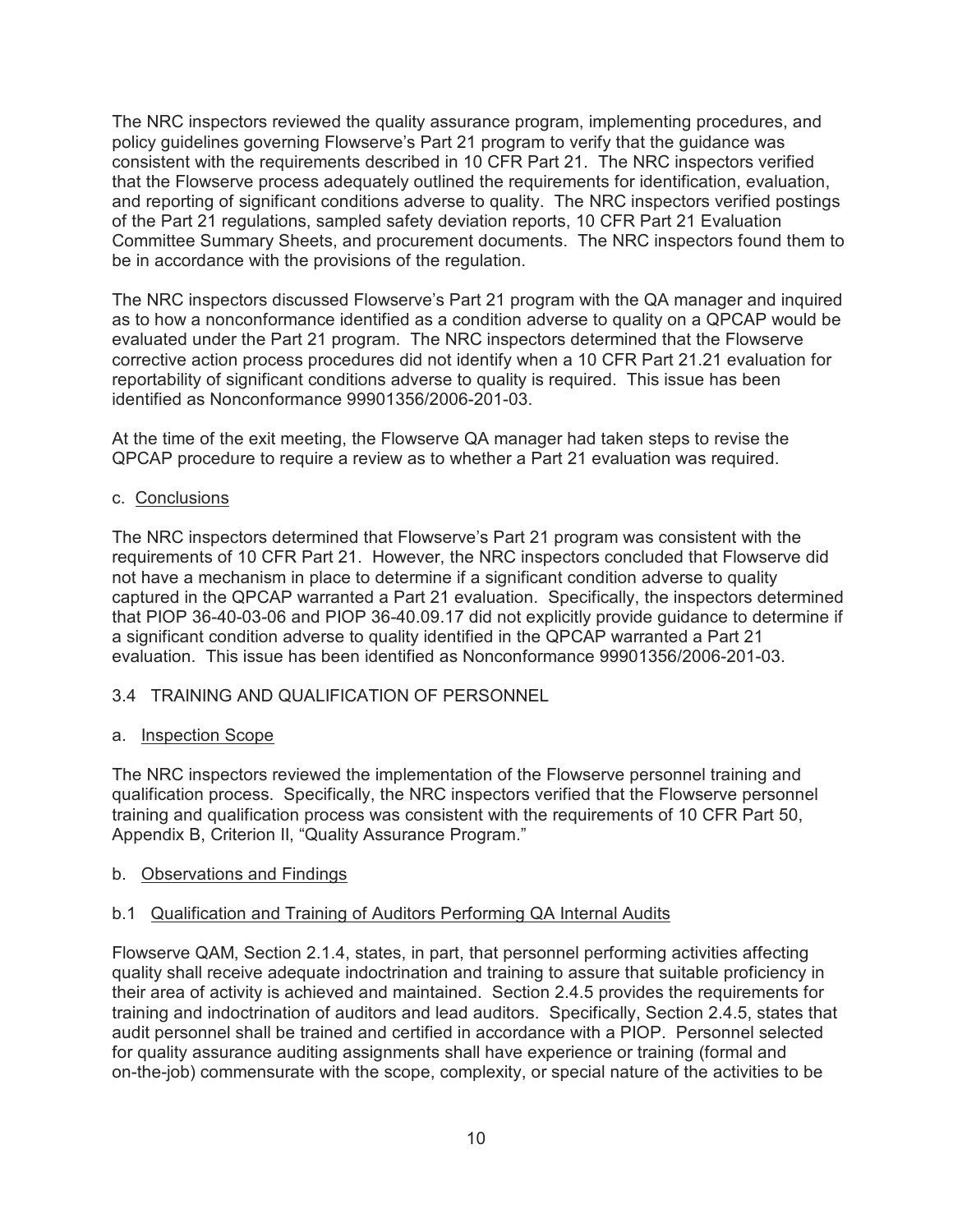audited. Auditors shall have, or be given, appropriate training or orientation to develop their competence for performing required audits.

SOI 40-26-08, "Qualification and Training of Auditors Performing QA Internal Audits," dated December 10, 2004, provides guidance for indoctrination and training of auditors and lead auditors. SOI 40-26-08 specifies the minimum experience and/or technical training requirements for auditors and lead auditors. Each individual shall be indoctrinated or instructed in the applicable quality assurance procedures, and maintain its proficiency through regular participation in the audit process, procedure reading, or by participation in training programs.

The NRC inspectors performed a sample review of training records of auditors and lead auditors, including qualification certificates and requalification activities to verify that they were current in qualification to perform their respective activities. For the training records and certifications reviewed, documentation was available to show that personnel had received training and there was documented evidence of recent auditor and lead auditor certifications. The NRC inspectors did not find any discrepancies.

#### b.2 Engineering, Manufacturing Operations and Inside Sales and Applications Indoctrination and Training Activities

Flowserve QAM, Section 1.3.3 states that the Manufacturing Manager provide and implement indoctrination and training programs and maintain training records for those personnel under his supervision whose activities affect quality. Section 1.5.6 states that the Inside Sales and Applications Manager provides indoctrination and training programs and maintains training records for those personnel under his supervision whose activities affect quality.

SOI 70-18-06, "Product Engineering Training Program," dated August 11, 1997, provides guidance for indoctrination and training of new personnel in the Engineering Department. SOI 70-18-06 establishes the minimum requirements on personnel proficiency for engineers, non-engineers, and clerical support staff.

The NRC inspectors reviewed the training procedure for employees in the engineering department. The NRC inspectors noted that Exhibit I of SOI 70-18-06 is utilized as the training record for each individual during and after completion of the training program. This form outlined the training requirements for each individual commensurate with their job responsibilities. The NRC inspectors verified that training activities were properly documented using the training documentation form in Exhibit I. For the training records reviewed, documentation was available to show that personnel had received training. The NRC inspectors did not find any discrepancies related to personnel training and indoctrination.

However, during the review the NRC inspectors identified that, for some individuals, the training form shown in Exhibit I of the procedure was not part of the training record; instead, a new matrix was used. The Flowserve QA Manager and the QA Supervisor informed the NRC inspectors that this new training matrix was the training record used by the Williamsport personnel who was transferred to the Raleigh facility. After the consolidation of the Williamsport and Raleigh plants, this new training matrix has been used to record training activities. The NRC inspectors determined that the use of the new training matrix was inconsistent with SOI 70-18-06. This is identified as observation 99901356/2006-201-05.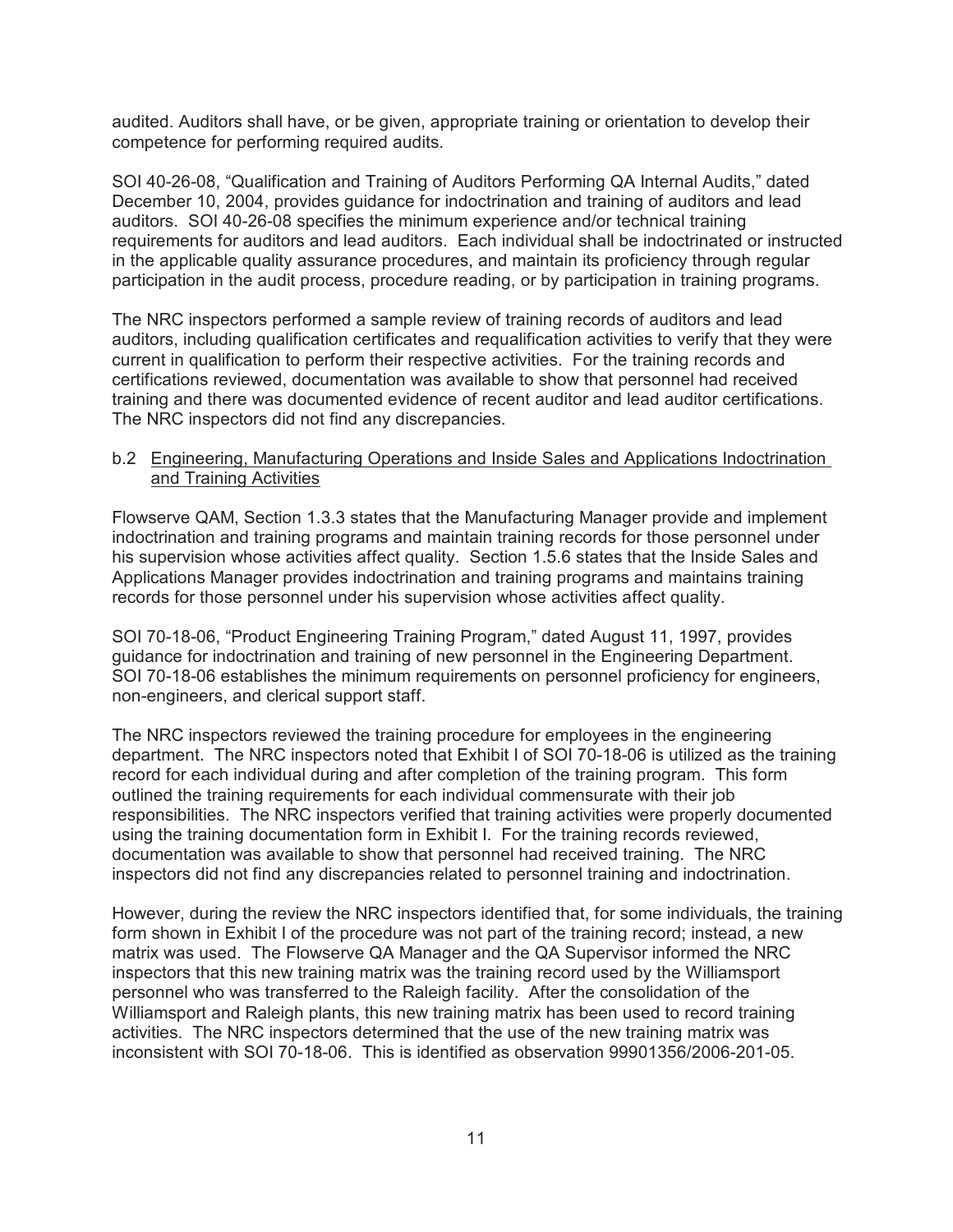The NRC inspectors verified training records for Manufacturing Operations and Inside Sales and Applications personnel. The NRC inspectors requested the procedure associated with the training activities of the Manufacturing Operations and Inside Sales and Applications personnel whose activities affect quality. The NRC inspectors were informed by Flowserve representatives that there was no training procedure in place for these personnel and that training for these individuals was conducted using the engineering training procedure, SOI 70-18-06. The NRC inspectors determined that the lack of a documented procedure which describes the training requirements for personnel performing activities affecting quality is inconsistent with the Flowserve QAM and is an example of Nonconformance 99901356/2006-201-04.

Although no training procedure was in place for these personnel, the NRC inspectors were able to verify that training was completed by each employee in both Manufacturing Operations and Inside Sales and Applications departments. In addition, the NRC inspectors verified that the training activities were documented using either Exhibit I of SOI 70-18-06 or the new training matrix.

### c. Conclusions

The NRC inspectors determined that the Flowserve personnel training and qualification process requirements were described in the Flowserve procedures, and were consistent with the requirements of 10 CFR Part 50, Appendix B, Criterion II. However, the NRC inspectors identified several examples where the training record documentation was inconsistent with the Flowserve procedure. This is identified as observation 99901356/2006-201-05. In addition, the NRC inspectors identified that a specific training procedure for the Manufacturing Operations and Inside Sales and Application departments did not exist. This issue has been identified as Nonconformance 99901356/2006-201-04.

### 3.5 EXTERNAL AUDITS

### a. Inspection Scope

The NRC inspectors reviewed the implementation of the Flowserve external audit program. Specifically, the NRC inspectors verified that the Flowserve external audit program was consistent with the requirements of 10 CFR Part 50, Appendix B, Criterion XVIII, "Audits."

### b. Observations and Findings

Flowserve QAM, Section 1.2.12, states, in part, that the QA manager shall plan and coordinate vendor quality surveys and audits; evaluate the results of such surveys and audits; make recommendations for and provide follow-up on corrective actions; inform Operations (Purchasing) and Supply Chain Manager of Quality Assurance approved vendors. Section 7.2.9.1, states, in part, that the QA manager, or his designee, shall review for acceptance the procedures for conducting audits or surveys, the procedures for auditor qualification and certification, and the lead auditor's qualification and certification records.

PIOP 36-41-01-18, "Procedures for Performance of Vendor Audits and Assessments," dated September 15, 2004, provides a high level discussion of the purpose of the audits, planning and coordination guidance, frequency of supplier audits, and the correction of any non-compliance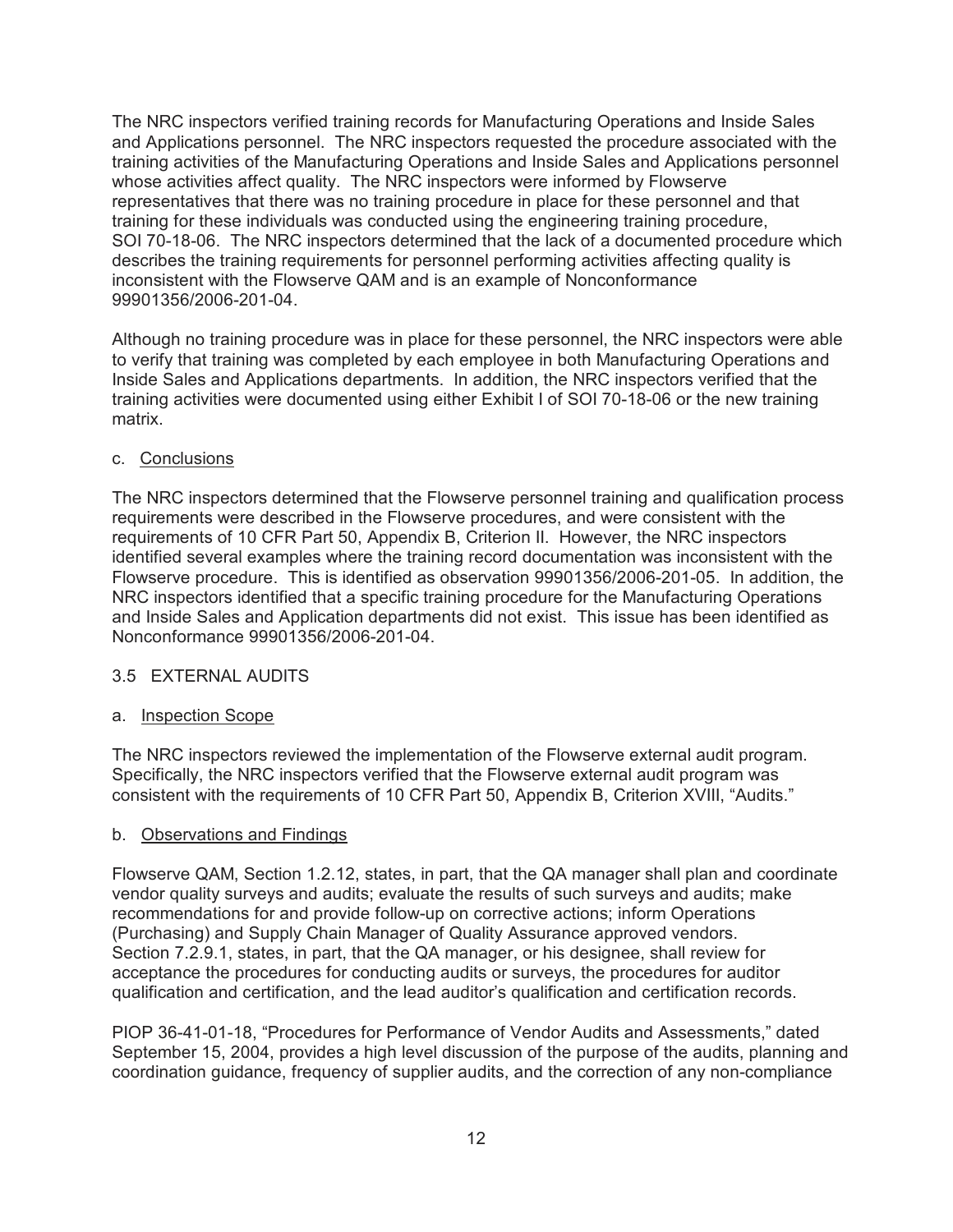identified in an audit report. The procedure also included the appropriate documentation to support the audits.

The NRC inspectors performed a review of selected commercial grade surveys performed by the Nuclear Industry Assessment Committee (NIAC) and Flowserve personnel to verify that the audits were performed in accordance with the requirements specified in the implementing procedures and policy guidelines. The NRC inspectors requested the procedure utilized by Flowserve in the performance of commercial grade surveys. The NRC inspectors were informed by Flowserve representatives that the auditors have performed commercial grade surveys using the same procedure used for vendor audits. After a detailed review of the aforementioned procedure the NRC inspectors concluded that it did not provide specific guidance for the performance of a commercial grade survey. The NRC inspectors determined that the lack of a documented procedure for the performance of commercial grade surveys is inconsistent with the Flowserve QAM and is another example of Nonconformance 99901356/2006-201-04.

#### c. Conclusions

The NRC inspectors determined that the Flowserve activities related to external audits was consistent with the requirements of Appendix B to 10 CFR Part 50, Criterion XVIII. However, the NRC inspectors did not identify any procedural guidance for the performance of commercial grade surveys. This issue has been identified as another example of Nonconformance 99901356/2006-201-04.

#### **4.0 ENTRANCE AND EXIT MEETINGS**

In the entrance meeting on January 10, 2006, the NRC Inspectors discussed the scope of the inspection, outlined the areas to be inspected, and established interfaces with Flowserve staff and management. In the exit meeting on January 13, 2006, the NRC Inspectors discussed their concerns and findings with Flowserve management and staff.

### **5.0 PARTIAL LIST OF PERSONS CONTACTED**

| Rafiq Banukwala         | Manager, Quality Assurance       | Flowserve *** |
|-------------------------|----------------------------------|---------------|
| Jim Tucker              | Manager, Engineering             | Flowserve *** |
| Mike Dunkelberger       | Supervisor, QA Engineering       | Flowserve *** |
| John Chappell           | <b>General Manager</b>           | Flowserve *** |
| Mark Alsip              | <b>Sales</b>                     | Flowserve *** |
| <b>Bernie Carothers</b> | Supervisor, Mat. Process Control | Flowserve *** |
| Dave Osborne            | Team Leader, West                | Flowserve *** |
| W. Glenn Rains          | Supervisor, QA Engineering       | Flowserve *** |
| <b>Gary Shaw</b>        | Team Leader, South               | Flowserve *** |
| James Cobb              | Gage/Dedication Lab              | Flowserve     |
| Joseph Gallagher        | Sr. Principal Product Engineer   | Flowserve     |
| Gene Graham             | Manager, Product Design          | Flowserve     |
| <b>Eric Fletcher</b>    | Supervisor, Quality Control      | Flowserve**   |
| <b>Audrey Garrett</b>   | Marketing                        | Flowserve**   |
| Daniel Hall             | Supervisor, Marketing            | Flowserve**   |
| Kenny Stewart           | Manager, Operations              | Flowserve**   |
|                         |                                  |               |